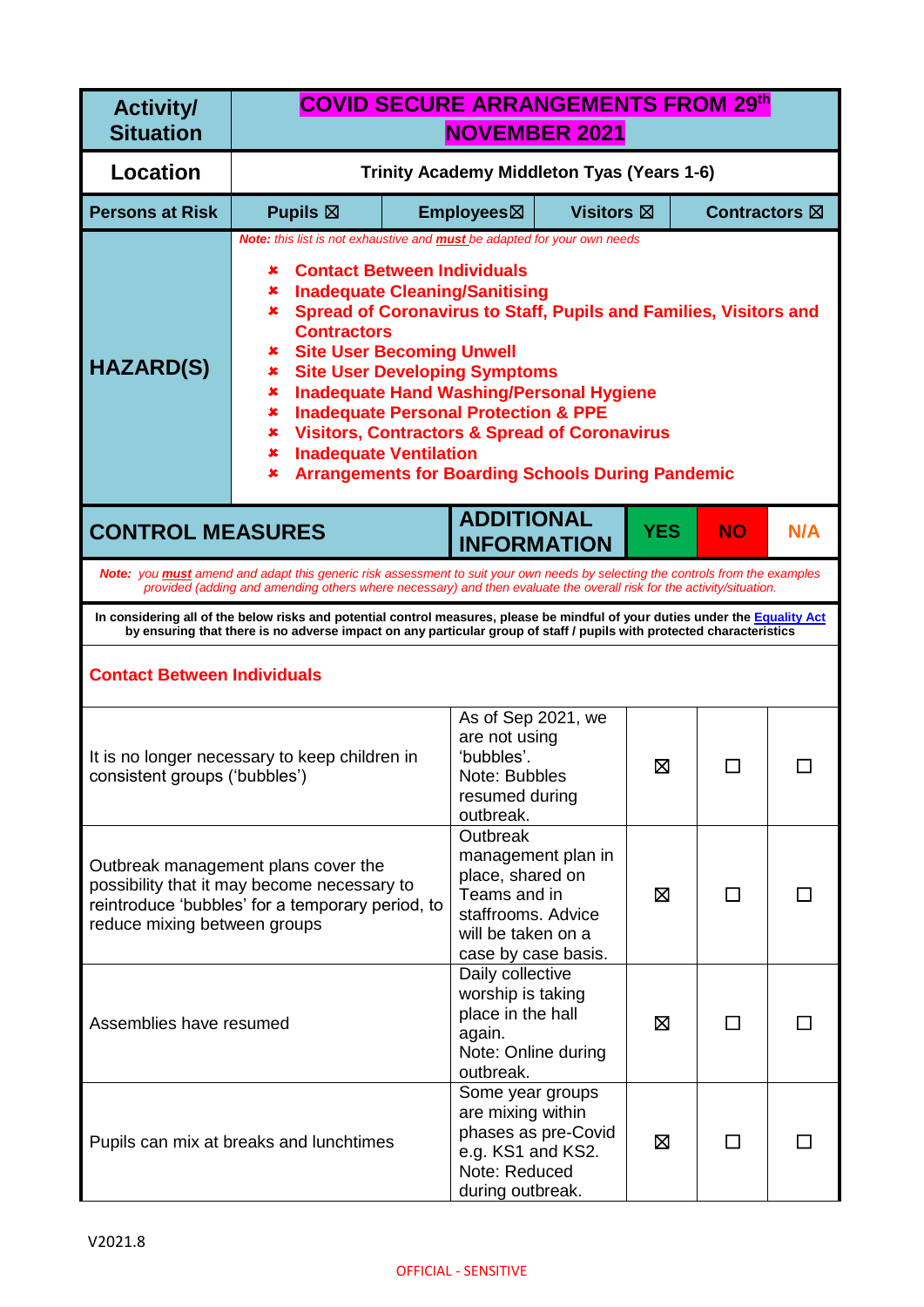| Given the likely gap in COVID-19 cancellation<br>related insurance, schools considering booking<br>a new educational visit, whether domestic or<br>international, are advised to ensure that any<br>new bookings have adequate financial<br>protection in place | You should speak to<br>either your<br>commercial<br>insurance provider,<br>the Risk Protection<br>Arrangement (RPA)<br>or an outdoor<br>education adviser to<br>assess the<br>protection available<br>and make sure it<br>provides suitable<br>protection in the<br>event of a COVID-19<br>related cancellation<br>RPA will be<br>contacted regarding<br>all trips. | ⊠       | ΙI |   |
|-----------------------------------------------------------------------------------------------------------------------------------------------------------------------------------------------------------------------------------------------------------------|---------------------------------------------------------------------------------------------------------------------------------------------------------------------------------------------------------------------------------------------------------------------------------------------------------------------------------------------------------------------|---------|----|---|
| Schools can undertake educational day visits                                                                                                                                                                                                                    | <b>Consideration</b><br>given to<br><b>NYCC Guidance for</b><br><b>Activities in Schools</b><br>- Autumn/Winter<br>2021<br>Visits will take place<br>as logged on Evolve<br>with RAs in place.                                                                                                                                                                      | 区       |    |   |
| Schools can undertake domestic residential<br>education visits                                                                                                                                                                                                  | <b>Consideration</b><br>given to<br><b>NYCC Guidance for</b><br><b>Activities in Schools</b><br><b>Autumn/Winter</b><br>2021<br>Visits will take place<br>as logged on Evolve<br>with RAs in place.                                                                                                                                                                 | ⊠       | П  |   |
| International educational visits that have<br>previously been deferred or postponed can<br>take place from September 2021 and new<br>international visits for the future can be<br>organised                                                                    |                                                                                                                                                                                                                                                                                                                                                                     | $\perp$ | ΙI | ⊠ |
| School has resumed all before and after-school<br>educational activities and wraparound<br>childcare for pupils                                                                                                                                                 | More information on<br>planning extra-<br>curricular provision<br>can be found in the<br>guidance<br>for providers who run<br>community activities,<br>holiday clubs, after-<br>school clubs, tuition<br>and other out-of-<br>school provision for<br>children<br>All activities have<br>resumed.                                                                   | ⊠       | ΙI |   |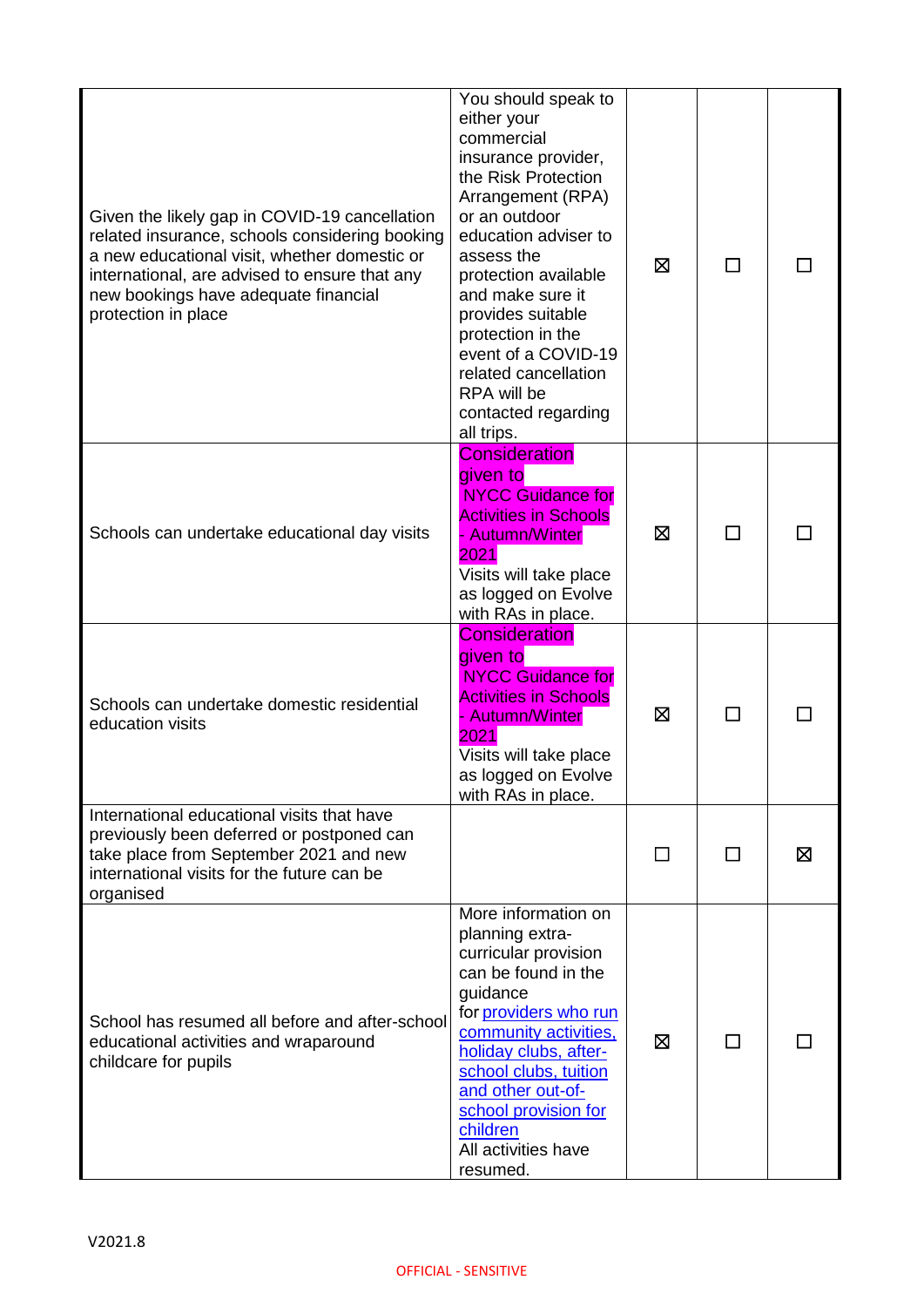|                                                                                                                                                                                     | Note: Reduced<br>during outbreak and<br>Wraparound social<br>distancing year<br>groups.                                                                                                                                                             |   |              |  |
|-------------------------------------------------------------------------------------------------------------------------------------------------------------------------------------|-----------------------------------------------------------------------------------------------------------------------------------------------------------------------------------------------------------------------------------------------------|---|--------------|--|
| <b>Inadequate Cleaning/Sanitising</b>                                                                                                                                               |                                                                                                                                                                                                                                                     |   |              |  |
| A cleaning schedule that includes regular<br>cleaning of areas and equipment (for example,<br>twice per day), with a particular focus on<br>frequently touched surfaces is in place | Cleaning of non-<br>healthcare settings<br>outside the home<br>Cleaning regime<br>agreed with NYCC<br>Cleaners and staff<br>will regularly wipe<br>surfaces and door<br>handles - Gloves,<br>cloths and spray are<br>provided.                      | 区 | П            |  |
| Electronic entry systems and keypads are<br>regularly sanitised particularly first thing in the<br>morning and where possible after each use                                        | Staff and visitors use<br>antibacterial handgel<br>before and after<br>each use. Screens<br>and keypads are<br>regularly wiped<br>throughout the day.                                                                                               | 区 | П            |  |
| Bins for tissues and other rubbish are emptied<br>throughout the day                                                                                                                | Bins are emptied<br>daily by cleaners<br>and tied off following<br>lunchtime by a<br>member of staff.                                                                                                                                               | 区 | П            |  |
| Stocks of cleaning chemicals, liquid soap,<br>paper towels, tissues, toilet roll, bin bags etc.<br>regularly checked and additional supplies<br>requested as necessary              | Everything in place<br>and top ups<br>regularly ordered.                                                                                                                                                                                            | 区 |              |  |
| <b>Spread of Coronavirus to Staff, Pupils and Families, Visitors and Contractors</b>                                                                                                |                                                                                                                                                                                                                                                     |   |              |  |
| Any suspected or confirmed close contacts of<br>the Omicron variant will be asked to isolate for<br>10 days regardless of vaccination status or<br>age.                             | These will be<br>contacted directly<br>and told to isolate                                                                                                                                                                                          | ⊠ | $\mathsf{L}$ |  |
| Close contacts will be identified via NHS Test<br>and Trace                                                                                                                         | <b>Education settings</b><br>will no longer be<br>expected to<br>undertake contact<br>tracing<br>Letters and<br>information sent to<br>parents, and on the<br>website, and staff<br>aware.<br>The school does<br>keep parents<br>updated re: cases. | ⊠ |              |  |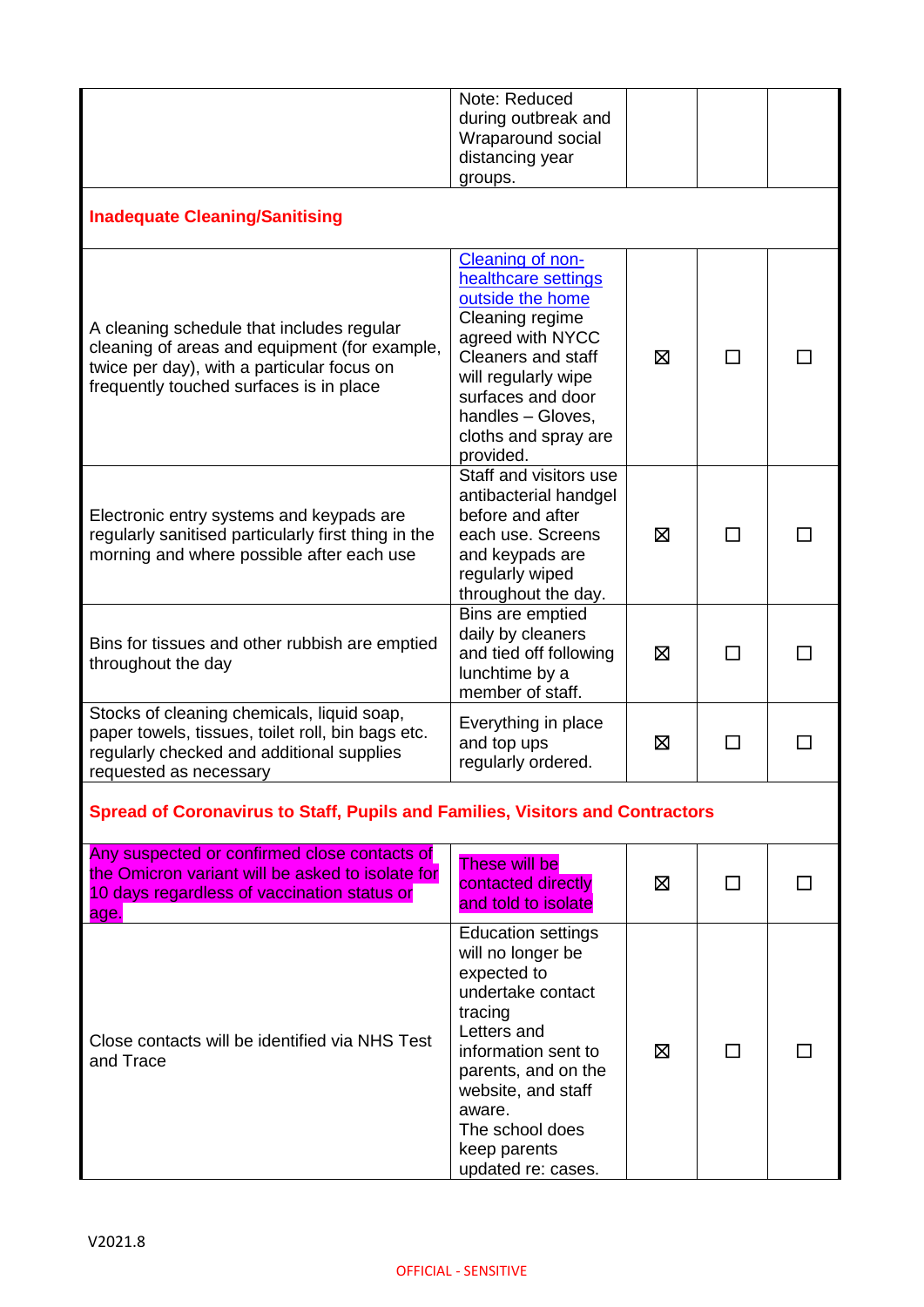| Contacts from a school setting will only be<br>traced by NHS Test and Trace where the<br>positive case specifically identifies the<br>individual as being a close contact                                                                                                                                                                                                                                                                                                                                                                                                                                                | <b>NHS Test and Trace</b><br>will work with the<br>positive case to<br>identify close<br>contacts<br>Letters and<br>information sent to<br>parents, and on the<br>website, and staff<br>aware.                                                                                                                                                                   | ⊠ | $\sim$        |  |
|--------------------------------------------------------------------------------------------------------------------------------------------------------------------------------------------------------------------------------------------------------------------------------------------------------------------------------------------------------------------------------------------------------------------------------------------------------------------------------------------------------------------------------------------------------------------------------------------------------------------------|------------------------------------------------------------------------------------------------------------------------------------------------------------------------------------------------------------------------------------------------------------------------------------------------------------------------------------------------------------------|---|---------------|--|
| Individuals are not required to self-isolate if<br>they live in the same household as someone<br>with COVID-19, or are a close contact of<br>someone with COVID-19, and any of the<br>following apply:<br>they are fully vaccinated<br>they are below the age of 18 years and<br>$\bullet$<br>6 months<br>they have taken part in or are currently<br>part of an approved COVID-19 vaccine<br>trial<br>they are not able to get vaccinated for<br>medical reasons<br>Any suspected or confirmed close contacts of<br>the Omicron variant will be asked to isolate for<br>10 days regardless of vaccination status or age | Instead, they will be<br>contacted<br>by NHS Test and<br>Trace, informed they<br>have been in close<br>contact with a<br>positive case and<br>advised to take<br>a PCR test. We<br>would encourage all<br>individuals to take<br>a PCR test if advised<br>to do so.<br>Letters and<br>information sent to<br>parents, and on the<br>website, and staff<br>aware. | ⊠ |               |  |
| Contact with individuals who are required to<br>self-isolate is minimised by ensuring they do<br>not attend the school                                                                                                                                                                                                                                                                                                                                                                                                                                                                                                   | Letters and<br>information sent to<br>parents, and on the<br>website, and staff<br>aware.                                                                                                                                                                                                                                                                        | ⊠ |               |  |
| Anybody contacted by NHS Test and Trace or<br>local health protection team and told to self-<br>isolate because they have been a close<br>contact of a positive case, has a legal<br>obligation to do so                                                                                                                                                                                                                                                                                                                                                                                                                 | Letters and<br>information sent to<br>parents, and on the<br>website, and staff<br>aware.                                                                                                                                                                                                                                                                        | 区 |               |  |
| Pupils, staff and other adults must not come<br>into the school if they have symptoms, have<br>had a positive test result or other reasons<br>requiring them to stay at home due to the risk<br>of them passing on COVID-19 (for example,<br>they are required to quarantine)                                                                                                                                                                                                                                                                                                                                            | Letters and<br>information sent to<br>parents, and on the<br>website, and staff<br>aware.                                                                                                                                                                                                                                                                        | ⊠ | $\mathcal{L}$ |  |
| Settings will continue to have a role in working<br>with health protection teams in the case of a<br>local outbreak. If there is a substantial increase<br>in the number of positive cases in a setting or if<br>central government offers the area an<br>enhanced response package, a director of<br>public health might advise a setting to<br>temporarily reintroduce some control measures                                                                                                                                                                                                                           | Outbreak<br>management plan in<br>place. Advice will be<br>taken on a case by<br>case basis.                                                                                                                                                                                                                                                                     | 区 |               |  |
| The Operational Guidance sets out the<br>measures that all education settings should<br>have in place to manage transmission of<br>COVID-19 day to day. For most settings it will<br>make sense to think about taking extra action if                                                                                                                                                                                                                                                                                                                                                                                    | For most education<br>and childcare<br>settings, whichever<br>of these thresholds<br>is reached first:                                                                                                                                                                                                                                                           | 区 | $\sim$        |  |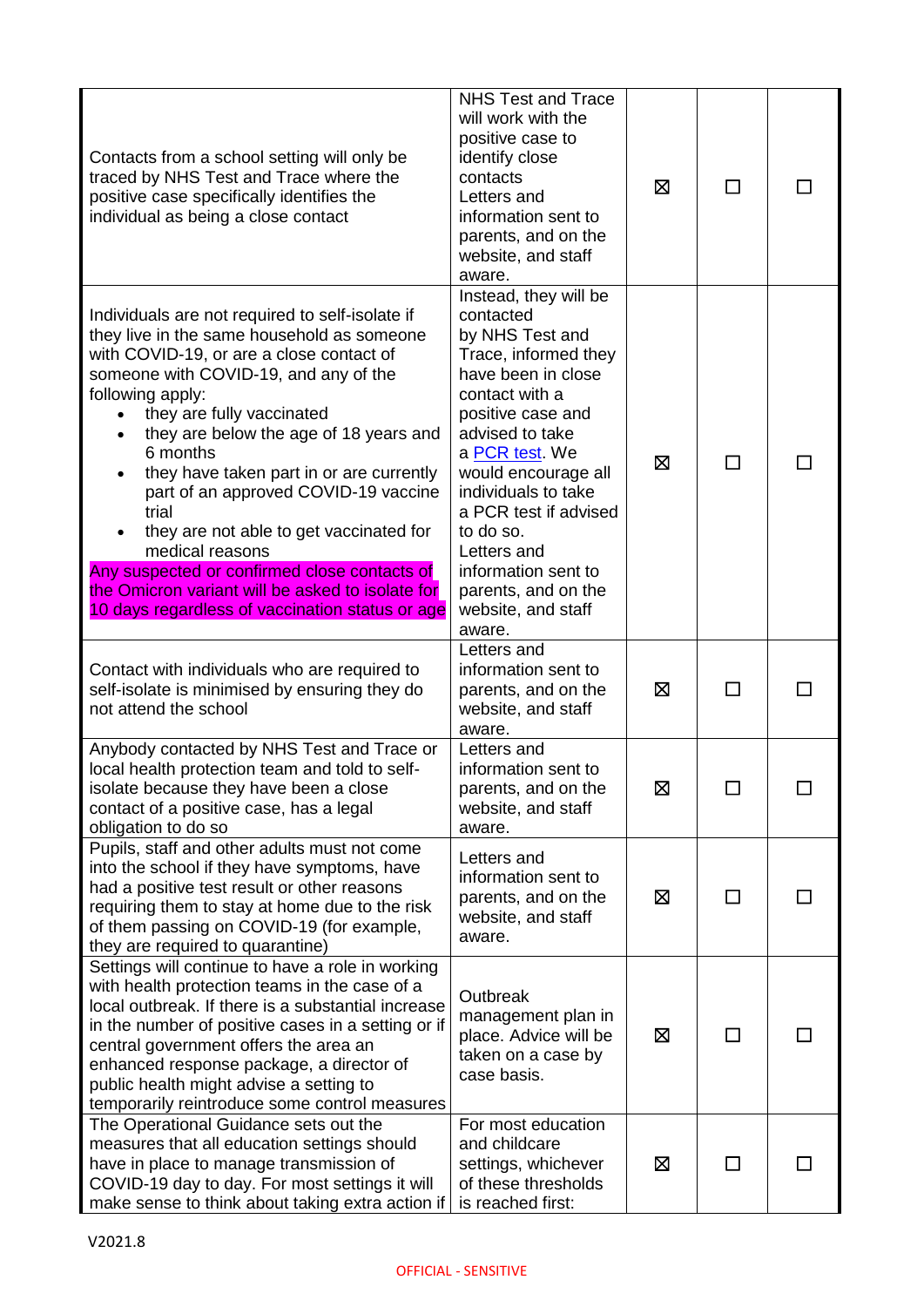| the number of positive cases substantially<br>increases. This is because it could indicate<br>transmission is happening in the setting                                                                                                                           | • 5 children, pupils,<br>students or staff,<br>who are likely to<br>have mixed closely,<br>test positive for<br>COVID-19 within a<br>10-day period; or<br>• 10% of children,<br>pupils, students or<br>staff who are likely<br>to have mixed<br>closely test positive<br>for COVID-19 within<br>a 10-day period.<br>For special schools,<br>residential settings,<br>and settings that<br>operate with 20 or<br>fewer children,<br>pupils, students and<br>staff at any one time:<br>• 2 children, pupils,<br>students and staff,<br>who are likely to<br>have mixed closely,<br>test positive for<br>COVID-19 within a<br>10-day period.<br>Outbreak |   |              |   |
|------------------------------------------------------------------------------------------------------------------------------------------------------------------------------------------------------------------------------------------------------------------|-------------------------------------------------------------------------------------------------------------------------------------------------------------------------------------------------------------------------------------------------------------------------------------------------------------------------------------------------------------------------------------------------------------------------------------------------------------------------------------------------------------------------------------------------------------------------------------------------------------------------------------------------------|---|--------------|---|
|                                                                                                                                                                                                                                                                  | management plan in<br>place. Advice will be<br>taken on a case by<br>case basis.                                                                                                                                                                                                                                                                                                                                                                                                                                                                                                                                                                      |   |              |   |
| All settings should seek public health advice if<br>a pupil, student, child or staff member is<br>admitted to hospital with COVID-19. They can<br>do this by phoning the DfE helpline (0800 046<br>8687, option 1), or in line with other local<br>arrangements. | Hospitalisation could<br>indicate increased<br>severity of illness or<br>a new variant of<br>concern. Settings<br>may be offered<br>public health support<br>in managing risk<br>assessments and<br>communicating with<br>staff and parents.<br>Staff aware                                                                                                                                                                                                                                                                                                                                                                                           | ⊠ | П            |   |
| All CEV pupils should attend their school<br>unless they are one of the very small number<br>of pupils under paediatric or other specialist<br>care and have been advised by their GP or<br>clinician not to attend                                              | Further information<br>is available in the<br>guidance on<br><b>Supporting pupils</b><br>with medical<br>conditions at school                                                                                                                                                                                                                                                                                                                                                                                                                                                                                                                         |   | $\mathsf{L}$ | ⊠ |
| CEV colleagues currently undertaking<br>amended duties to enable them to work fully<br>from home can now consider with their<br>manager a return to normal duties on a risk                                                                                      |                                                                                                                                                                                                                                                                                                                                                                                                                                                                                                                                                                                                                                                       | ⊠ | $\Box$       |   |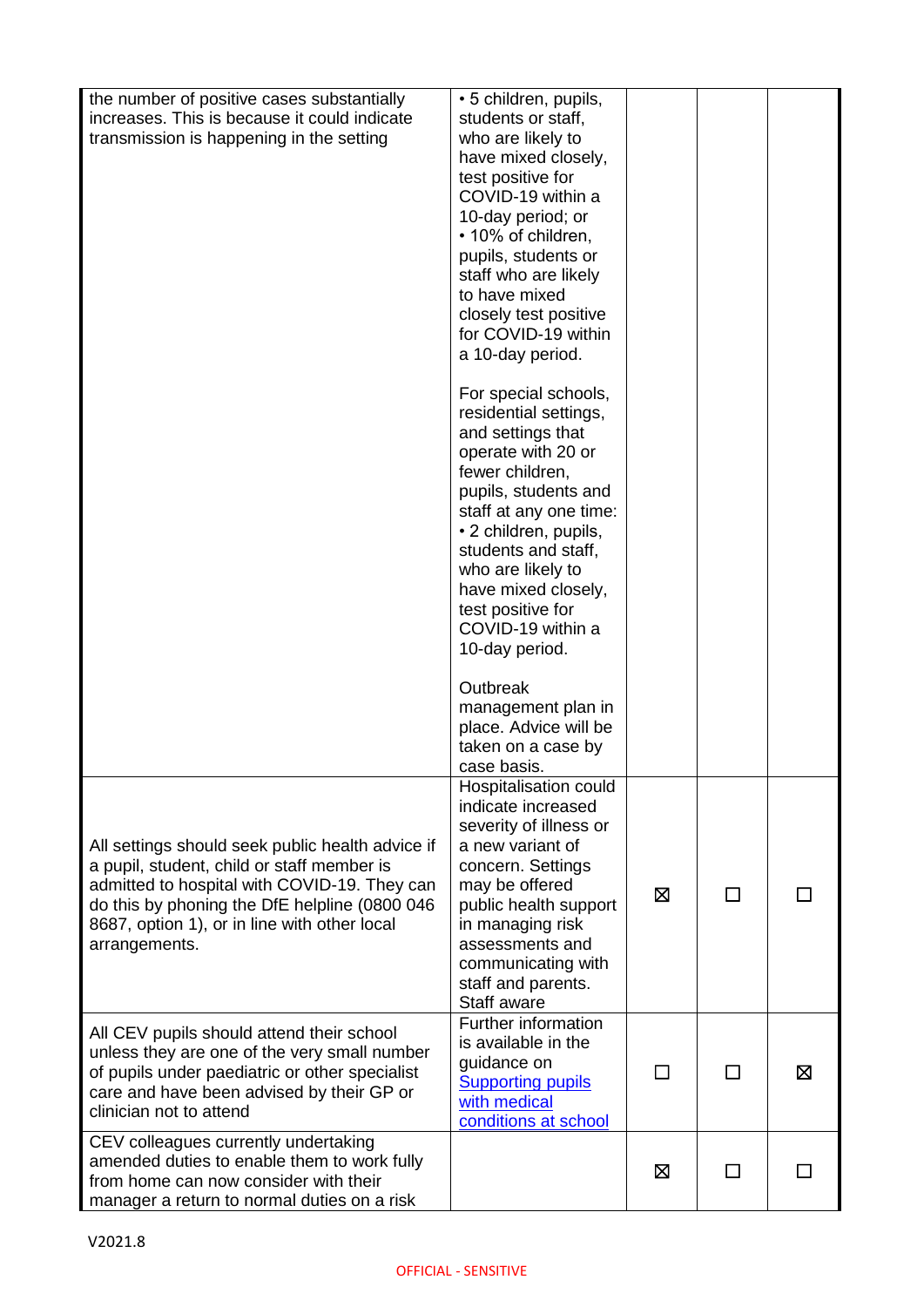| If anyone in school develops COVID-19<br>symptoms, however mild, they are sent home<br>and told they should follow public health<br>advice                                                                                                                                                                                                                                                                                                                                                                                                                                                                                                                                                                                                     | <b>Symptoms of</b><br>coronavirus (COVID-<br>19)<br>Letters and<br>information sent to                                                                                                                                                                                                                                                                                                                                                                                                                             | 区 | П |  |
|------------------------------------------------------------------------------------------------------------------------------------------------------------------------------------------------------------------------------------------------------------------------------------------------------------------------------------------------------------------------------------------------------------------------------------------------------------------------------------------------------------------------------------------------------------------------------------------------------------------------------------------------------------------------------------------------------------------------------------------------|--------------------------------------------------------------------------------------------------------------------------------------------------------------------------------------------------------------------------------------------------------------------------------------------------------------------------------------------------------------------------------------------------------------------------------------------------------------------------------------------------------------------|---|---|--|
| <b>Site User Becoming Unwell</b>                                                                                                                                                                                                                                                                                                                                                                                                                                                                                                                                                                                                                                                                                                               |                                                                                                                                                                                                                                                                                                                                                                                                                                                                                                                    |   |   |  |
| All employers have a duty of care to their<br>employees, and this extends to their mental<br>health.<br>Make sure you have explained to all staff the<br>measures you are putting in place. Discuss<br>with all staff any changes in place as part of<br>these measures.<br>Because some staff may be particularly<br>anxious about returning, you may need extra<br>systems in place to support staff wellbeing                                                                                                                                                                                                                                                                                                                               | Read about the:<br>extra mental health<br>support for pupils<br>and teachers,<br><b>Wellbeing for</b><br><b>Education return</b><br>programme<br><b>Education</b><br><b>Support</b> provides a<br>free helpline for<br>school staff and<br>targeted support for<br>mental health and<br>wellbeing<br><b>Risk assessments</b><br>and staff guidelines<br>shared with all staff.<br>Support services for<br>all stakeholders,<br>including staff, are<br>highlighted on the<br>school website<br>Mental Health page. | 区 | ⊓ |  |
| <b>Pregnant Colleagues</b><br>For pregnant colleagues at any gestational<br>stage we have been following the same<br>guidance as the for CEV colleagues so the<br>approach outlined above should also be<br>followed for these colleagues                                                                                                                                                                                                                                                                                                                                                                                                                                                                                                      | place                                                                                                                                                                                                                                                                                                                                                                                                                                                                                                              |   |   |  |
| assessment basis with specific factors to be<br>taken into account including:<br>$\triangleright$ ensuring the working environment is as<br>Covid-safe as possible, taking into<br>account individual vaccination status<br>and the risk of coming into contact with<br>Covid cases as part of their role;<br>$\triangleright$ they should not provide direct care to<br>people who are known to have a<br>current Covid infection, or symptoms<br>suggestive of Covid;<br>continuation of the current amended<br>duties for the time being may be<br>appropriate depending on the risk<br>assessment<br>arrangements to be reviewed again<br>➤<br>towards the end of September when it<br>is anticipated the Covid risk should be<br>reduced. | Risk assessment in                                                                                                                                                                                                                                                                                                                                                                                                                                                                                                 |   |   |  |
|                                                                                                                                                                                                                                                                                                                                                                                                                                                                                                                                                                                                                                                                                                                                                |                                                                                                                                                                                                                                                                                                                                                                                                                                                                                                                    |   |   |  |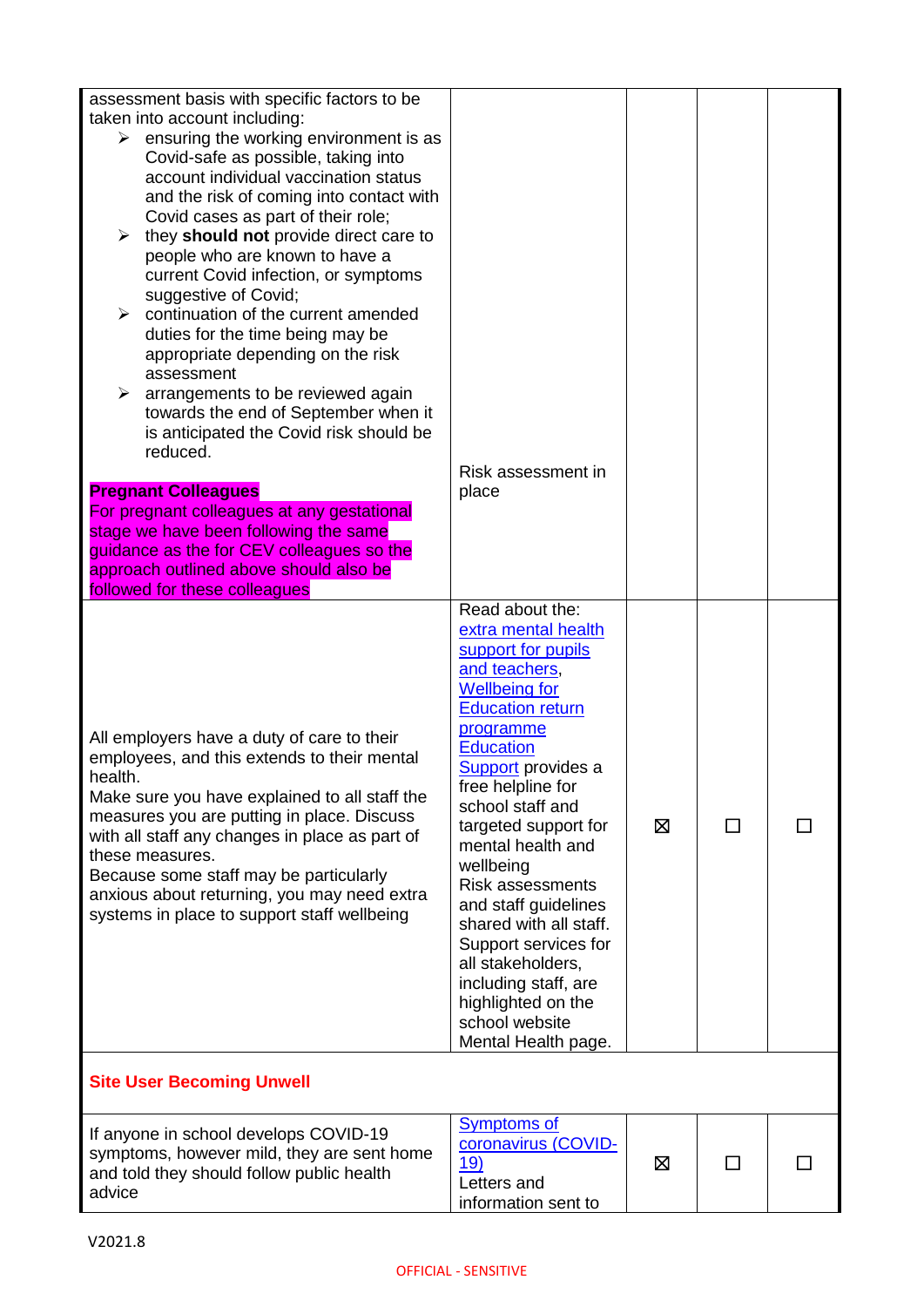|                                                                                                                                                                                                                                                                                                                                                                                                                                                                                                                                                                                                                                                                          | parents, and on the<br>website, and staff<br>aware.                                                                                                                                                                                                                                                                                            |   |        |        |
|--------------------------------------------------------------------------------------------------------------------------------------------------------------------------------------------------------------------------------------------------------------------------------------------------------------------------------------------------------------------------------------------------------------------------------------------------------------------------------------------------------------------------------------------------------------------------------------------------------------------------------------------------------------------------|------------------------------------------------------------------------------------------------------------------------------------------------------------------------------------------------------------------------------------------------------------------------------------------------------------------------------------------------|---|--------|--------|
| If a pupil is awaiting collection, they should be<br>left in a room on their own if possible and safe<br>to do so. A window should be opened for fresh<br>air ventilation if possible                                                                                                                                                                                                                                                                                                                                                                                                                                                                                    | A plastic chair is<br>available in the front<br>entrance. If weather<br>permits the child will<br>sit outdoors<br>supervised by the<br>administrator at a<br>safe distance.                                                                                                                                                                    | ⊠ | □      | ΙI     |
| If the pupil needs to go to the toilet while<br>waiting to be collected, they should use a<br>separate toilet if possible. The toilet should be<br>cleaned and disinfected using standard<br>cleaning products before being used by<br>anyone else                                                                                                                                                                                                                                                                                                                                                                                                                       | There is a separate<br>toilet available, near<br>the main office,<br>which can be<br>cleaned after use.                                                                                                                                                                                                                                        | ⊠ | ΙI     |        |
| PPE should be worn by staff caring for the<br>pupil while they await collection if close<br>contact is necessary                                                                                                                                                                                                                                                                                                                                                                                                                                                                                                                                                         | PPE available in the<br>main office.                                                                                                                                                                                                                                                                                                           | ⊠ | П      | $\Box$ |
| The room used by the pupil awaiting collection<br>should be cleaned after they have left                                                                                                                                                                                                                                                                                                                                                                                                                                                                                                                                                                                 | The area will be<br>cleaned after use.                                                                                                                                                                                                                                                                                                         | ⊠ | $\Box$ | $\Box$ |
| Everyone displaying coronavirus (COVID-19)<br>symptoms should avoid using public transport<br>and, wherever possible, be collected by a<br>member of their family or household                                                                                                                                                                                                                                                                                                                                                                                                                                                                                           | Staff aware                                                                                                                                                                                                                                                                                                                                    | ⊠ | □      | П      |
| In exceptional circumstances, if parents or<br>carers cannot arrange to have their child<br>collected, if age-appropriate and safe to do so<br>the child should walk, cycle or scoot home                                                                                                                                                                                                                                                                                                                                                                                                                                                                                | We will avoid this at<br>all costs.                                                                                                                                                                                                                                                                                                            | ⊠ |        |        |
| In an emergency, call 999 if the pupil is<br>seriously ill or injured or their life is at risk.                                                                                                                                                                                                                                                                                                                                                                                                                                                                                                                                                                          | Anyone with<br>coronavirus (COVID-<br>19) symptoms<br>should not visit the<br>GP, pharmacy,<br>urgent care centre or<br>a hospital<br>Staff aware                                                                                                                                                                                              | 区 |        |        |
| <b>Site User Developing Symptoms</b>                                                                                                                                                                                                                                                                                                                                                                                                                                                                                                                                                                                                                                     |                                                                                                                                                                                                                                                                                                                                                |   |        |        |
| Schools must ensure that staff members and<br>parents/carers understand that they will need<br>to be ready and willing to book a test if they<br>are displaying symptoms. The main symptoms<br>are a high temperature, a new continuous<br>cough and/or a loss or change to your sense<br>of smell or taste. Staff and pupils must not<br>come into the school if they have symptoms,<br>and must be sent home to self-isolate if they<br>develop them in school. All children can be<br>tested if they have symptoms, including<br>children under 5, but children aged 11 and<br>under will need to be helped by their parents<br>or carers if using a home testing kit | The advice service<br>(or PHE local health<br>protection team if<br>escalated) will<br>provide definitive<br>advice on who must<br>be sent home. A<br>template letter will<br>be provided to<br>schools, on the<br>advice of the health<br>protection team, to<br>send to parents and<br>staff if needed<br>Letters and<br>information sent to | ⊠ |        |        |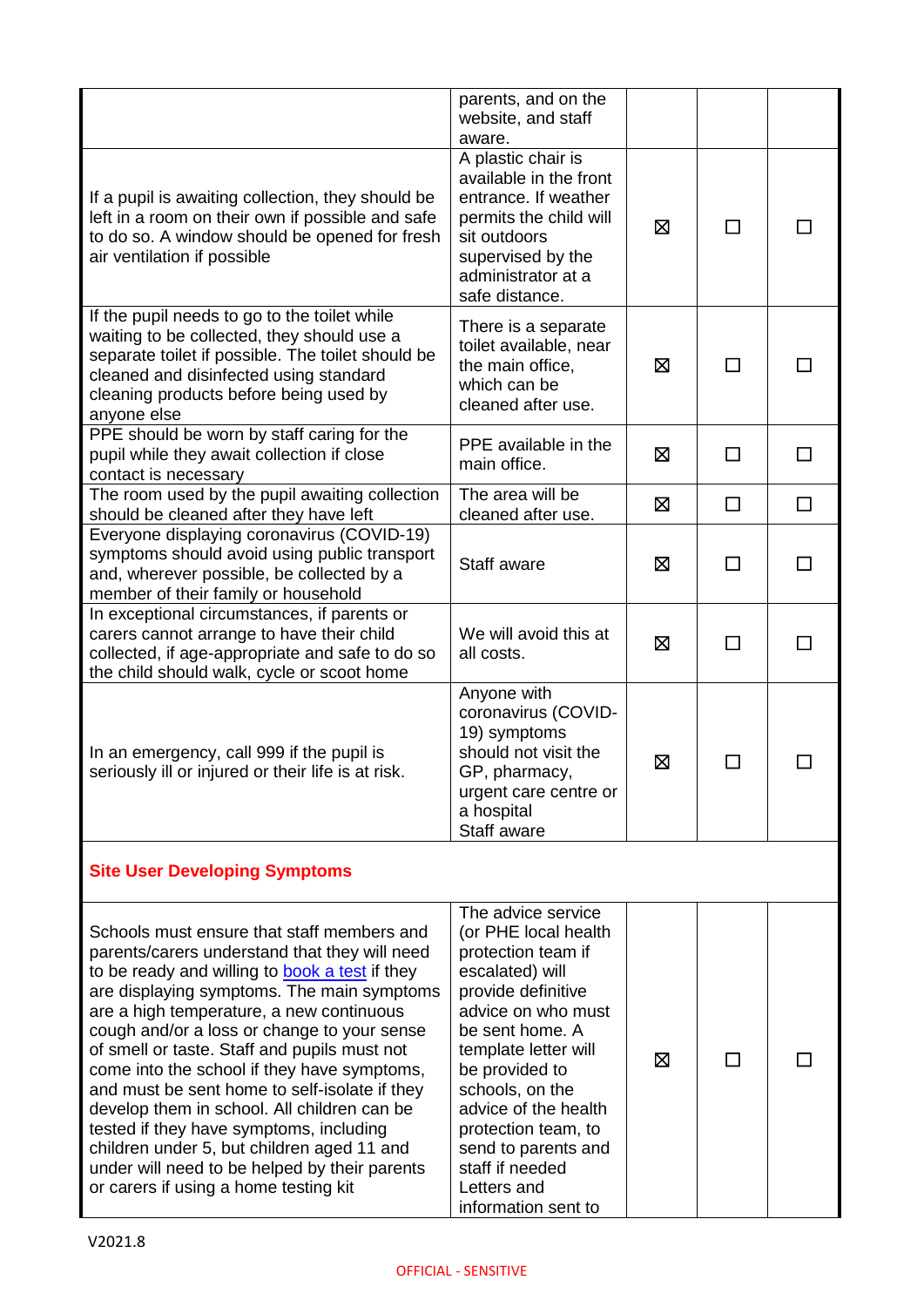|                                                                                                                                                                                                                                                                                   | parents, and on the                                                                                                                                                                                  |   |              |  |
|-----------------------------------------------------------------------------------------------------------------------------------------------------------------------------------------------------------------------------------------------------------------------------------|------------------------------------------------------------------------------------------------------------------------------------------------------------------------------------------------------|---|--------------|--|
|                                                                                                                                                                                                                                                                                   | website, and staff<br>aware.                                                                                                                                                                         |   |              |  |
| Staff in all settings should undertake twice<br>weekly home tests                                                                                                                                                                                                                 | Clear guidance<br>shared with Staff<br>including the LFD<br>RA.                                                                                                                                      | ⊠ | П            |  |
| Primary age pupils (those in year 6 and below)<br>do not need to test                                                                                                                                                                                                             | We have never<br>asked our primary<br>children to test<br>regularly.                                                                                                                                 | ⊠ | П            |  |
| Staff and pupils with a positive LFD test result<br>should self-isolate in line with the stay at home<br>guidance for households with possible or<br>confirmed coronavirus (COVID-19) infection.<br>They will also need to get a free PCR test to<br>check if they have COVID-19. | Letters and<br>information sent to<br>parents, and on the<br>website, and staff<br>aware.                                                                                                            | ⊠ | ΙI           |  |
| If the PCR test is taken within 2 days of the<br>positive lateral flow test, and is negative, it<br>overrides the self-test LFD test and the pupil<br>can return to school, as long as the individual<br>doesn't have COVID-19 symptoms                                           | Letters and<br>information sent to<br>parents, and on the<br>website, and staff<br>aware.                                                                                                            | ⊠ |              |  |
| Whilst awaiting the confirmatory PCR result,<br>the individual should continue to self-isolate                                                                                                                                                                                    | Letters and<br>information sent to<br>parents, and on the<br>website, and staff<br>aware.                                                                                                            | ⊠ | $\mathsf{L}$ |  |
| Those with symptoms are expected to order a<br>test online or visit a test site to take a lab-<br>based polymerase chain reaction (PCR) test<br>to check if they have the virus                                                                                                   | Letters and<br>information sent to<br>parents, and on the<br>website, and staff<br>aware.                                                                                                            | ⊠ |              |  |
| Pupils, staff and other adults should follow<br>public health advice on when to self-isolate<br>and what to do                                                                                                                                                                    | When to self-isolate<br>and what to do -<br><b>Coronavirus</b><br>(COVID-19)<br>Letters and<br>information sent to<br>parents, and on the<br>website, and staff<br>aware.                            | ⊠ | ΙI           |  |
| <b>Inadequate Hand Washing/Personal Hygiene</b>                                                                                                                                                                                                                                   |                                                                                                                                                                                                      |   |              |  |
| Staff/pupils/cleaners/contractors etc. will be<br>reminded to clean their hands regularly,<br>including;<br>when they arrive at the school<br>when they return from breaks<br>when they change rooms<br>before and after eating                                                   | Ensure that staff<br>have sufficient time<br>to wash their hands<br>regularly, as<br>frequently as pupils<br>Clear guidance<br>shared in Staff<br>Guidelines and on<br>posters around the<br>school. | ⊠ | □            |  |
| Consideration given to how often pupils and<br>staff will need to wash their hands and                                                                                                                                                                                            | Staff have<br>timetabled<br>handwashing at key                                                                                                                                                       | ⊠ | □            |  |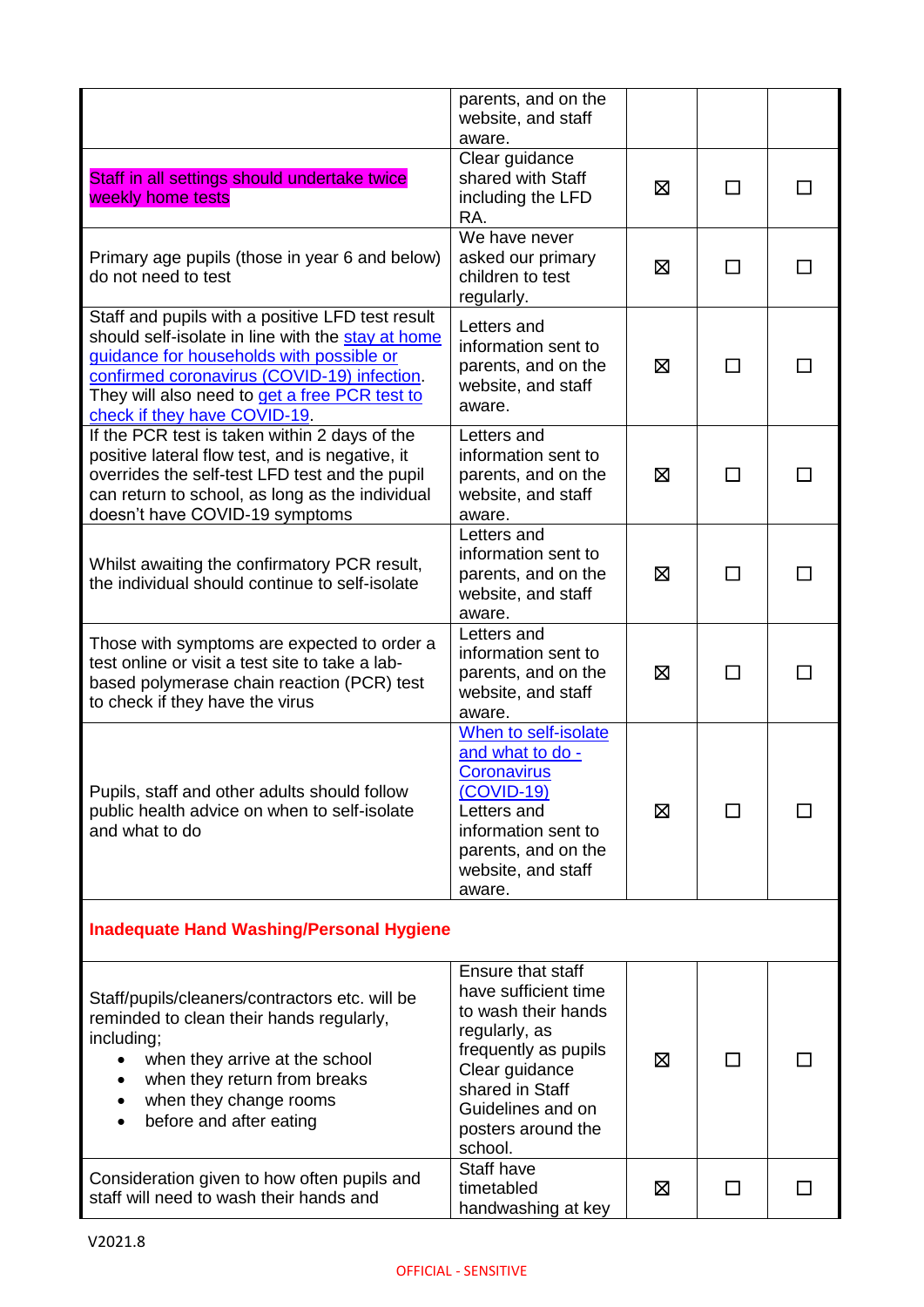| incorporated time for this is in timetables or<br>lesson plans                                                                                                                                                                                                                                                            | points during the<br>day.                                                                                                                                                                                                                                                                                                                         |        |        |    |
|---------------------------------------------------------------------------------------------------------------------------------------------------------------------------------------------------------------------------------------------------------------------------------------------------------------------------|---------------------------------------------------------------------------------------------------------------------------------------------------------------------------------------------------------------------------------------------------------------------------------------------------------------------------------------------------|--------|--------|----|
| Staff working with pupils who spit<br>uncontrollably may want more opportunities to<br>wash their hands than other staff                                                                                                                                                                                                  |                                                                                                                                                                                                                                                                                                                                                   | $\Box$ | П      | 区  |
| Pupils who use saliva as a sensory stimulant<br>or who struggle with 'catch it, bin it, kill it' may<br>also need more opportunities to wash their<br>hands and this has been considered                                                                                                                                  | Support in place as<br>required, especially<br>with Year 1.                                                                                                                                                                                                                                                                                       | ⊠      | П      | П  |
| Help given to pupils with complex needs to<br>clean their hands properly                                                                                                                                                                                                                                                  | Support in place as<br>required.                                                                                                                                                                                                                                                                                                                  | 区      | □      | П  |
| Risk assessments for pupils with complex<br>needs that may struggle to maintain as good<br>respiratory hygiene as their peers, for example<br>those who spit uncontrollably or use saliva as<br>a sensory stimulant, have been updated in<br>order to support these pupils and the staff<br>working with them             |                                                                                                                                                                                                                                                                                                                                                   | $\Box$ | П      | ⊠  |
| Hands are washed with liquid soap & water for<br>a minimum of 20 seconds                                                                                                                                                                                                                                                  | Clear guidance<br>shared in Staff<br>Guidelines and on<br>posters.                                                                                                                                                                                                                                                                                | 区      | $\Box$ |    |
| The school has considered whether they have<br>enough hand washing or hand sanitiser<br>'stations' available so that all pupils and staff<br>can clean their hands regularly                                                                                                                                              | All classrooms have<br>their own sinks, plus<br>additional facilities<br>available in toilets.                                                                                                                                                                                                                                                    | ⊠      | $\Box$ | П  |
| Alcohol based hand cleansers/gels can only<br>be used if soap and water are not available,<br>but is not a substitute for hand washing. Such<br>gels MUST ONLY BE USED UNDER CLOSE<br>SUPERVISION. In normal circumstances<br>pupils should not be using alcohol based hand<br>cleansers because of the risk of ingestion | Skin friendly<br>cleaning wipes can<br>be used as an<br>alternative<br>All classrooms have<br>their own sinks, plus<br>additional facilities<br>available in toilets.                                                                                                                                                                             | ⊠      | $\Box$ |    |
| School has embedded hand washing routines<br>into school culture, supported by behaviour<br>expectations to help ensure younger pupils<br>and those with complex needs understand the<br>need to follow them                                                                                                              | As above, staff have<br>timetabled<br>handwashing at key<br>points during the<br>day.                                                                                                                                                                                                                                                             | ⊠      | ΙI     |    |
| The 'catch it, bin it, kill it' approach is very<br>important and is promoted                                                                                                                                                                                                                                             | Clear guidance<br>shared in Staff<br>Guidelines.<br>Gerris spread easily Always sarry<br>Houses and Last Myers to carefullers.<br><b>DOUGH OF STORES</b><br>bar for several frours on<br>Usees. Dispese of your those as your as<br>tingle can transfer yarens to more<br>sirbo you touch. Clean your hands at<br>lost as you hand.<br><b>NHS</b> | ⊠      | ΙI     |    |
| Disposable tissues are available in each room<br>for both staff and pupil use                                                                                                                                                                                                                                             | Available in every<br>room.                                                                                                                                                                                                                                                                                                                       | 区      | П      | П  |
| Bins (ideally lidded pedal bins) for tissues are<br>available in each room                                                                                                                                                                                                                                                | Available in every<br>room, tied off at                                                                                                                                                                                                                                                                                                           | 区      | П      | ΙI |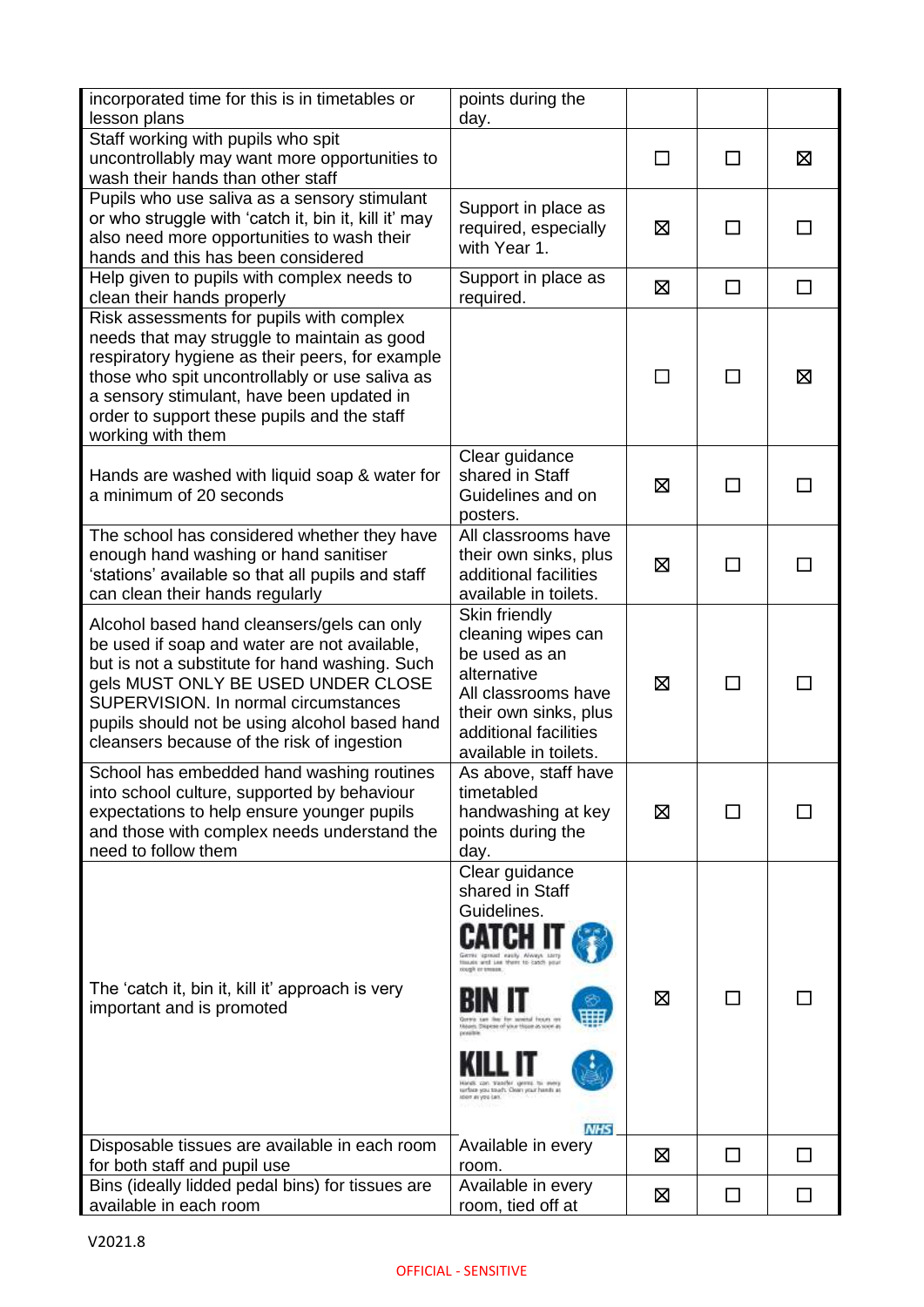|                                                                                                                                                                                                                                | lunchtime and<br>emptied daily.                                                                                                                                                                                                                                                                                                                                             |   |              |  |
|--------------------------------------------------------------------------------------------------------------------------------------------------------------------------------------------------------------------------------|-----------------------------------------------------------------------------------------------------------------------------------------------------------------------------------------------------------------------------------------------------------------------------------------------------------------------------------------------------------------------------|---|--------------|--|
| School has embedded the 'catch it, bin it, kill it'<br>approach to ensure younger pupils and those<br>with complex needs get this right, and that all<br>pupils understand that this is now part of how<br>the school operates | Staff ensure children<br>use this approach $-$<br>posters in place.<br>The e-bug website<br>contains free<br>resources for<br>schools, including<br>materials to<br>encourage good<br>hand and respiratory<br>hygiene                                                                                                                                                       | ⊠ | ΙI           |  |
| <b>Inadequate Personal Protection &amp; PPE</b>                                                                                                                                                                                |                                                                                                                                                                                                                                                                                                                                                                             |   |              |  |
| Face coverings are worn in communal areas<br>in all settings by staff and visitors unless they<br>are exempt                                                                                                                   | Guidelines shared<br>with staff. Staff and<br>visitors are wearing<br>face coverings in<br>line with this advice.                                                                                                                                                                                                                                                           | ⊠ |              |  |
| In case of an outbreak in school, a director of<br>public health might advise that face coverings<br>should temporarily be worn in communal<br>areas or classrooms (by pupils, staff and<br>visitors, unless exempt)           | This is covered in<br>the Outbreak<br>Management Plan.<br>Advice will be taken<br>on a case by case<br>basis.                                                                                                                                                                                                                                                               | ⊠ | П            |  |
| In the above circumstances, transparent face<br>coverings, which may assist communication<br>with someone who relies on lip reading, clear<br>sound or facial expression to communicate,<br>can also be worn                   |                                                                                                                                                                                                                                                                                                                                                                             | ⊠ | $\mathbf{I}$ |  |
| Face coverings (whether transparent or cloth)<br>should fit securely around the face to cover<br>the nose and mouth and be made with a<br>breathable material capable of filtering<br>airborne particles                       | Guidelines shared<br>with staff.                                                                                                                                                                                                                                                                                                                                            | 区 |              |  |
| Face visors or shields can be worn by those<br>exempt from wearing a face covering but they<br>are not an equivalent alternative in terms of<br>source control of virus transmission                                           | Visors may protect<br>against droplet<br>spread in specific<br>circumstances but<br>are unlikely to be<br>effective in<br>preventing aerosol<br>transmission, and<br>therefore in a school<br>environment are<br>unlikely to offer<br>appropriate<br>protection to the<br>wearer. Visors<br>should only be used<br>by those exempt<br>from wearing a face<br>covering after | ⊠ | $\mathsf{I}$ |  |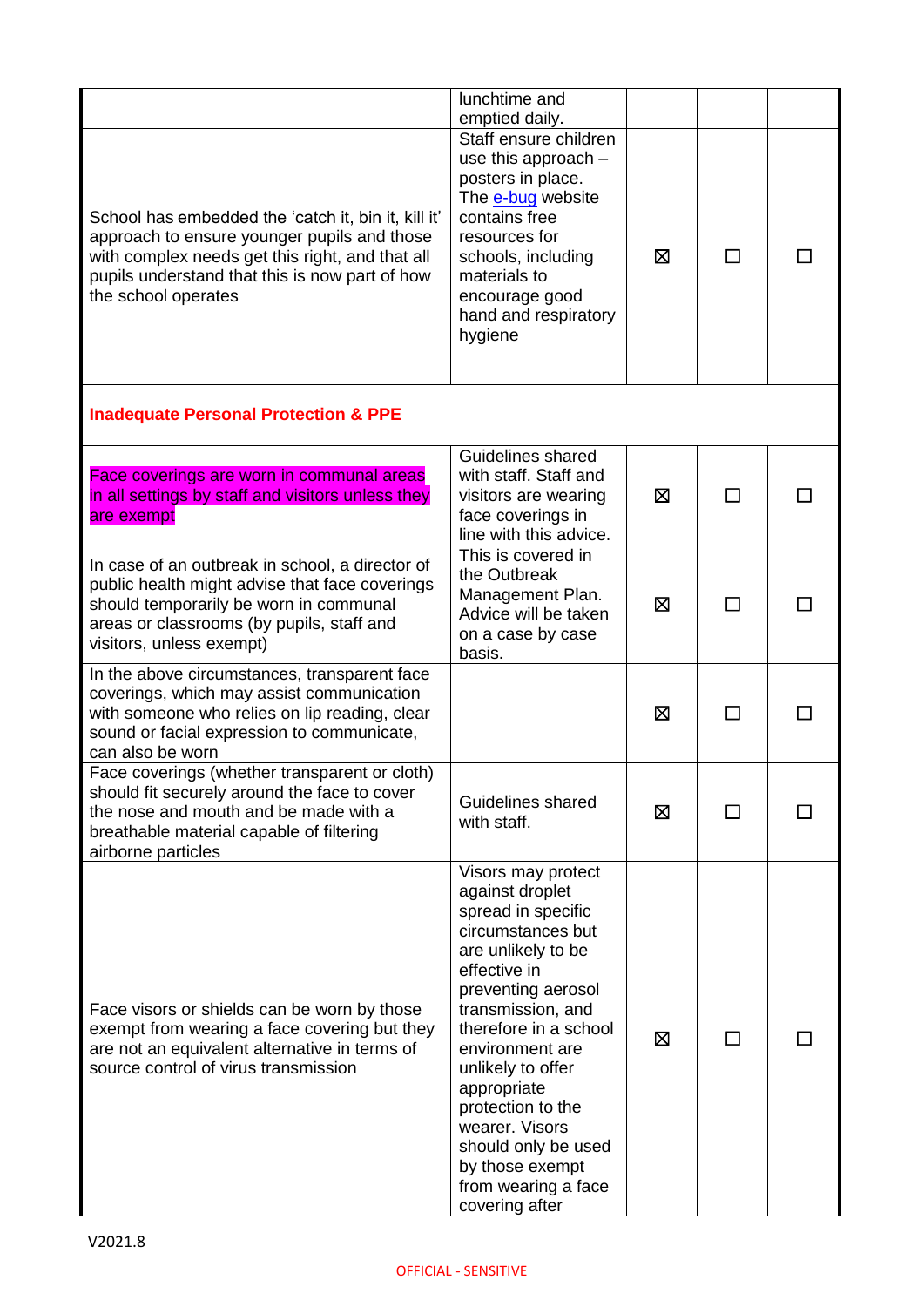|                                                                                                                                                                                                                        | carrying out a risk<br>assessment for the<br>specific situation and<br>should always be<br>cleaned<br>appropriately<br>Guidelines shared<br>with staff. |   |              |              |
|------------------------------------------------------------------------------------------------------------------------------------------------------------------------------------------------------------------------|---------------------------------------------------------------------------------------------------------------------------------------------------------|---|--------------|--------------|
| Those who rely on visual signals for<br>communication, or communicate with or<br>provide support to such individuals, are<br>exempt from any requirement to wear face<br>coverings in schools or in public places      | Guidelines shared<br>with staff. Parents<br>who are exempt<br>inform staff                                                                              | ⊠ | l.           |              |
| Clear instructions are provided to staff on how<br>to put on, remove, store and dispose of face<br>coverings, to avoid inadvertently increasing<br>the risks of transmission                                           | Discussed during<br>staff meetings.                                                                                                                     | ⊠ | $\Box$       |              |
| Safe wearing of face coverings requires<br>cleaning of hands before and after touching -<br>including to remove or put them on $-$ and the<br>safe storage of them in individual, sealable<br>plastic bags between use | Staff aware                                                                                                                                             | ⊠ |              |              |
| Where a face covering becomes damp, it<br>should not be worn and the face covering<br>should be replaced carefully                                                                                                     | Staff aware                                                                                                                                             | ⊠ | ΙI           |              |
| PPE for coronavirus (COVID-19) is required<br>when performing aerosol generating<br>procedures (AGPs)                                                                                                                  |                                                                                                                                                         | П | $\Box$       | ⊠            |
| When working with children and young people<br>who cough, spit or vomit but do not have<br>coronavirus (COVID-19) symptoms, only any<br>PPE that would be routinely worn, is worn                                      | Risk assessments/<br>intimate care/<br>medical guidance in<br>place as usual.                                                                           | ⊠ | ΙI           |              |
| <b>Visitors, Contractors &amp; Spread of Coronavirus</b>                                                                                                                                                               |                                                                                                                                                         |   |              |              |
| Key contractors are made aware of the<br>school's control measures and ways of<br>working                                                                                                                              | In place $-$<br>Information at main<br>office                                                                                                           | ⊠ | П            | $\mathsf{L}$ |
| School ensures site guidance on is explained<br>to visitors and contractors on or before arrival                                                                                                                       | In place $-$<br>Information at main<br>office                                                                                                           | ⊠ | П            |              |
| Contractors to provide updated risk<br>assessment prior to visit which includes their<br>own controls round infection spread<br>prevention                                                                             | All contractors<br>already expected to<br>provide RAs                                                                                                   | ⊠ | $\mathsf{L}$ |              |
| As normal, school engages with their local<br>immunisation providers to provide<br>immunisation programmes on site, ensuring<br>these are delivered in keeping with the<br>school's control measures                   | In place<br>These programmes<br>are essential for<br>children's health and<br>wellbeing                                                                 | ⊠ |              |              |
| <b>Inadequate Ventilation</b>                                                                                                                                                                                          |                                                                                                                                                         |   |              |              |
| Occupied spaces must always be well<br>ventilated and a comfortable teaching<br>environment maintained                                                                                                                 | Windows will be kept<br>open and doors if<br>safe to do so - Clear                                                                                      | ⊠ |              |              |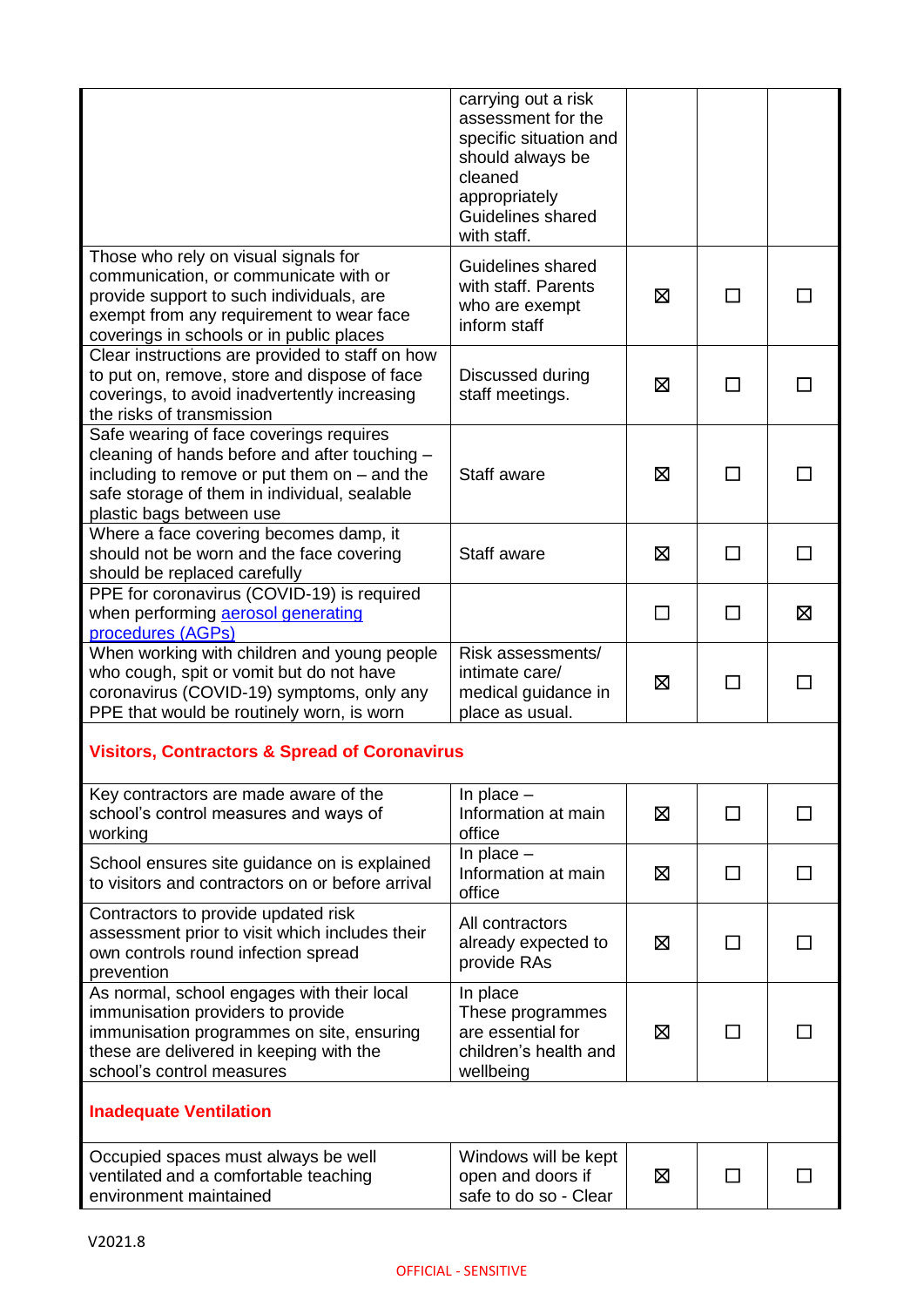|                                                 | guidance shared in         |                |              |   |
|-------------------------------------------------|----------------------------|----------------|--------------|---|
|                                                 | <b>Staff Guidelines.</b>   |                |              |   |
|                                                 | Any fans will be left      |                |              |   |
|                                                 | on during the day.         |                |              |   |
|                                                 | This can be                |                |              |   |
|                                                 | achieved by a              |                |              |   |
|                                                 | variety of measures        |                |              |   |
|                                                 |                            |                |              |   |
|                                                 | including:                 |                |              |   |
|                                                 | mechanical                 |                |              |   |
|                                                 | ventilation systems        |                |              |   |
|                                                 | - these should be          |                |              |   |
|                                                 | adjusted to increase       |                |              |   |
|                                                 | the ventilation rate       |                |              |   |
|                                                 | wherever possible,         |                |              |   |
|                                                 | and checked to             |                |              |   |
|                                                 | confirm that normal        |                |              |   |
|                                                 | operation meets            |                |              |   |
|                                                 | current guidance (if       |                |              |   |
|                                                 | possible, systems          |                |              |   |
|                                                 | should be adjusted         |                |              |   |
|                                                 | to full fresh air or, if   |                |              |   |
|                                                 | not, then systems          |                |              |   |
|                                                 | should be operated         |                |              |   |
|                                                 | as normal as long as       |                |              |   |
|                                                 | they are within a          |                |              |   |
|                                                 |                            |                |              |   |
|                                                 | single room and            |                |              |   |
|                                                 | supplemented by an         |                |              |   |
|                                                 | outdoor air supply)        |                |              |   |
|                                                 | Windows will be kept       |                |              |   |
|                                                 | open and doors if          |                |              |   |
|                                                 | safe to do so - Clear      |                |              |   |
|                                                 | guidance shared in         |                |              |   |
|                                                 | <b>Staff Guidelines.</b>   |                |              |   |
|                                                 | <b>Natural ventilation</b> |                |              |   |
| Ventilate spaces with outdoor air               | - if necessary             | ⊠              | $\mathsf{L}$ |   |
|                                                 | external opening           |                |              |   |
|                                                 | doors may also be          |                |              |   |
|                                                 | used provided this         |                |              |   |
|                                                 | doesn't compromise         |                |              |   |
|                                                 | safeguarding               |                |              |   |
|                                                 | measures                   |                |              |   |
|                                                 | Windows will be kept       |                |              |   |
|                                                 | open if safe to do so      |                |              |   |
| Where possible, occupied room windows           | - Clear guidance           | ⊠              | ΙI           |   |
| should be open                                  | shared in Staff            |                |              |   |
|                                                 | Guidelines.                |                |              |   |
|                                                 | Further advice on          |                |              |   |
|                                                 | this can be found in       |                |              |   |
|                                                 | <b>Health and Safety</b>   |                |              |   |
|                                                 | Executive guidance         |                |              |   |
| Switch air handling units with recirculation to | on air conditioning        |                |              |   |
| 100% outdoor air where this is not possible,    | and ventilation            | $\blacksquare$ |              | ⊠ |
|                                                 |                            |                |              |   |
| systems are operated as normal                  | during the                 |                |              |   |
|                                                 | coronavirus                |                |              |   |
|                                                 | outbreak and CIBSE         |                |              |   |
|                                                 | coronavirus (COVID-        |                |              |   |
|                                                 | 19) advice.                |                |              |   |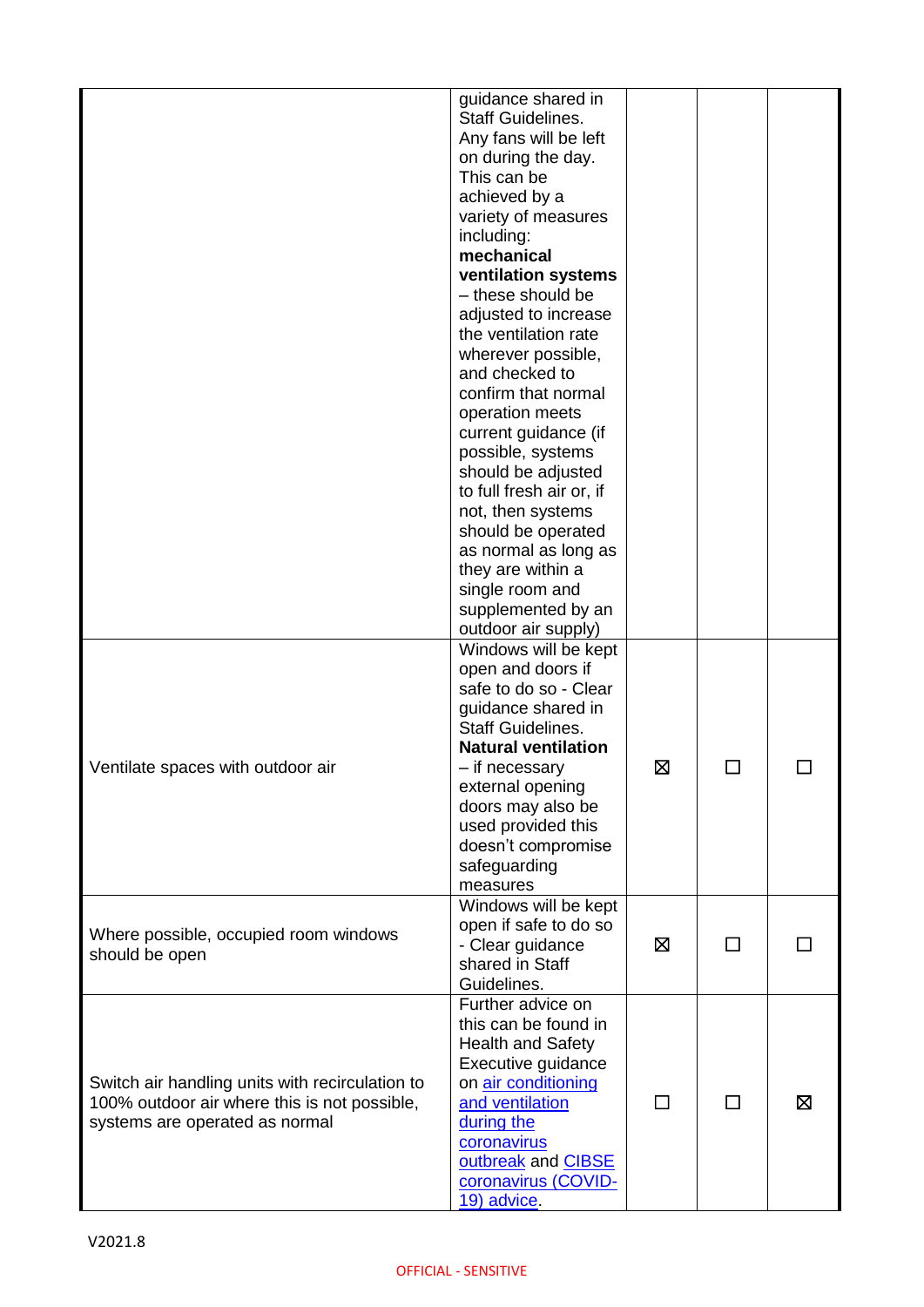| Prop doors open, where safe to do so (bearing<br>in mind fire safety and safeguarding), to limit<br>use of door handles and assist with creating a<br>throughput of air | open where<br>possible.             | Doors are propped<br>Fire doors must not<br>be propped open<br>unless they have a<br>self-closing hold<br>open device fitted                                                                                                                                      | ⊠                  |                                 | $\mathsf{L}$ |    |                 |
|-------------------------------------------------------------------------------------------------------------------------------------------------------------------------|-------------------------------------|-------------------------------------------------------------------------------------------------------------------------------------------------------------------------------------------------------------------------------------------------------------------|--------------------|---------------------------------|--------------|----|-----------------|
| In cold weather where the school heating<br>system is activated, windows are open to<br>provide trickle ventilation rather than being<br>fully open                     | with staff.<br>background<br>space) | Windows will be kept<br>open - Discussed<br>natural ventilation<br>- opening windows<br>(in cooler weather<br>windows should be<br>opened just enough<br>to provide constant<br>ventilation, and<br>opened more fully<br>during breaks to<br>purge the air in the | ⊠                  |                                 | $\perp$      |    |                 |
| Consideration given to opening high level<br>windows in preference to low level to reduce<br>draughts                                                                   | staff.                              | Windows will be kept<br>open if safe to do so<br>- Discussed with                                                                                                                                                                                                 | ⊠<br>ΙI            |                                 |              | ΙI |                 |
| Consideration given to only opening every<br>other window instead of all windows when the<br>heating is activated                                                       | staff.                              | Windows will be kept<br>open if safe to do so<br>- Discussed with                                                                                                                                                                                                 | 区<br>$\mathcal{L}$ |                                 |              |    |                 |
| If school needs to use additional heaters they<br>only use sealed, oil filled electric heaters                                                                          | classrooms.<br>electrical risk      | We avoid using<br>additional heaters in<br>Electric fan heaters<br>used sparingly due<br>to increased fire and                                                                                                                                                    | 区                  |                                 |              |    |                 |
| Arrangements for Boarding Schools During Pandemic - N/A                                                                                                                 |                                     |                                                                                                                                                                                                                                                                   |                    |                                 |              |    |                 |
|                                                                                                                                                                         |                                     |                                                                                                                                                                                                                                                                   |                    |                                 |              |    |                 |
| Have you consulted with the people/representatives undertaking the<br>activity as part of the preparation of this risk assessment                                       |                                     |                                                                                                                                                                                                                                                                   |                    | Yes $\boxtimes$                 |              |    | No <sub>1</sub> |
| What is the level of risk for this activity/situation with existing control<br>measures                                                                                 |                                     |                                                                                                                                                                                                                                                                   |                    | <b>High</b>                     | <b>Med</b>   |    | Low             |
| Is the risk adequately controlled with existing control measures                                                                                                        |                                     |                                                                                                                                                                                                                                                                   |                    | Yes $\boxtimes$                 |              |    | No <sub>1</sub> |
| Have you identified any further control measures needed to control<br>the risk and recorded them in the action plan                                                     |                                     |                                                                                                                                                                                                                                                                   |                    | Yes $\boxtimes$<br>No $\square$ |              |    |                 |
| <b>ACTION PLAN</b> (insert additional rows if required)                                                                                                                 |                                     |                                                                                                                                                                                                                                                                   | To be actioned by  |                                 |              |    |                 |
| Further control measures to reduce risks so far as is<br>reasonably practicable                                                                                         |                                     | <b>Name</b>                                                                                                                                                                                                                                                       |                    |                                 | <b>Date</b>  |    |                 |
| Ensure antibac wipes are available in the<br>staffroom, by the photocopier and toilets.                                                                                 |                                     |                                                                                                                                                                                                                                                                   |                    |                                 | In place     |    |                 |